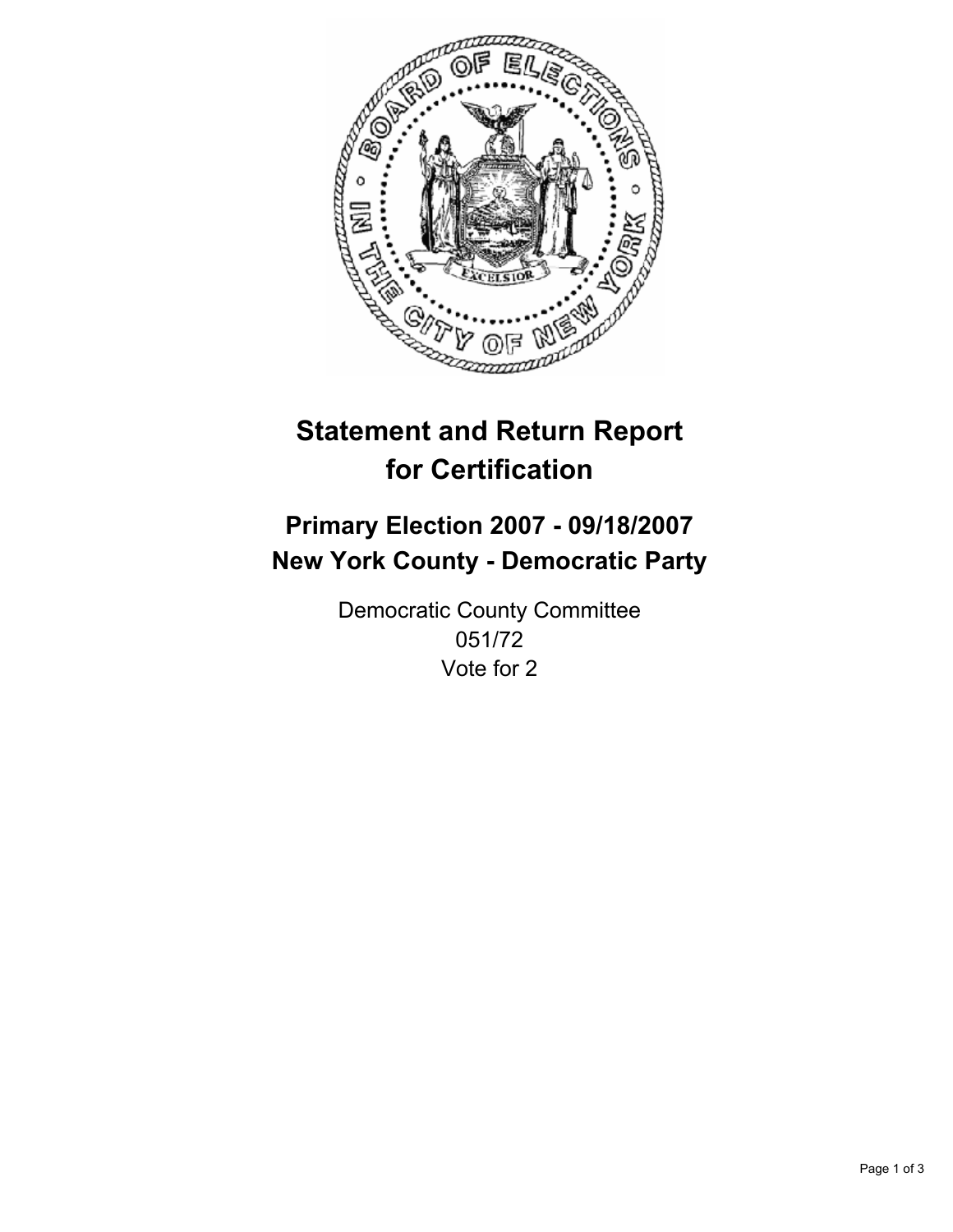

## **Assembly District 72**

| <b>MAYRA JONES</b><br><b>WYATT B JOHNSON</b> | 22<br>46 |
|----------------------------------------------|----------|
| <b>LILLIAM EVORA</b>                         | 29       |
| AFFIDAVIT                                    | 0        |
| ABSENTEE/MILITARY                            |          |
| <b>EMERGENCY</b>                             |          |